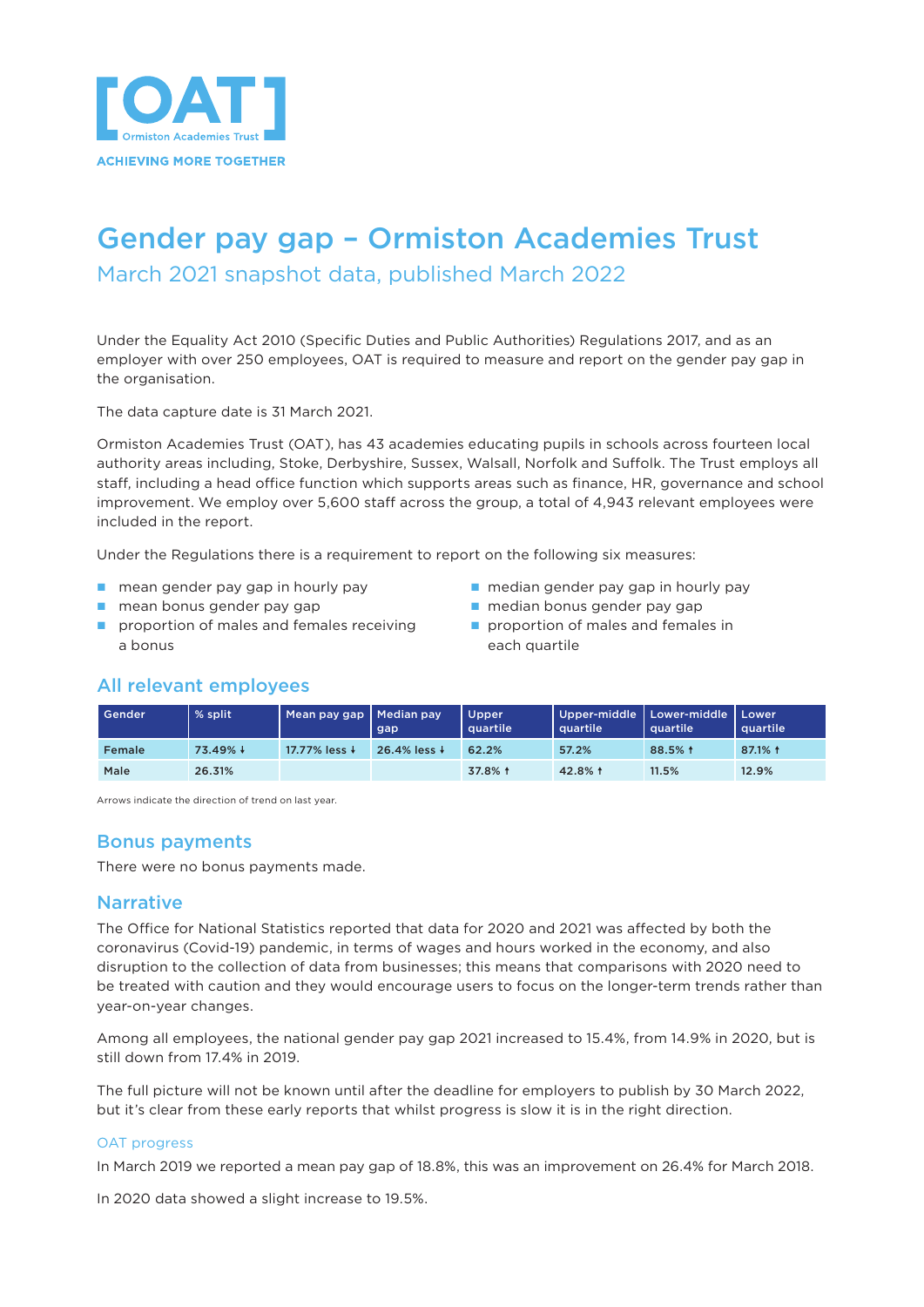The data for March 2021 reports a gap of 17.7% which is a positive in terms of direction.

It is important to understand that the data is a snapshot in time and that changes in the business can impact the data for example, it does not compare like for like year on year and therefore it is important for us to look at what lies beneath the numbers.

Our workforce data shows our total number of female workers decreased slightly on last year. The number of female employees in the in the upper earnings quartile remained almost static, however, we saw an increase in female workers in the two bottom quarters, some of this is impacted by the additional numbers of part-time casual workers recruited to support Covid.

- 52% of employees are support staff
- 78% of support staff are female
- 68% of our total teaching staff are female
- 58% of Leadership are female

Whilst monitoring the gap is important, and we should work to reduce this, we also recognise the valuable work part-time staff do and understand that it offers flexible solutions for many parents and carers that fit with their family and provide a work-life balance. OAT views this as a positive opportunity for workers in the sector. It is widely known that many female returners to employment apply for roles in the public sector and female staff are more likely to have career breaks and so may choose not to progress into senior leadership roles.

The Trust operates as an equal opportunities employer and does not discriminate in any way (as defined by the Equalities Act 2010 and other relevant legislation) regarding recruitment, performance management and employee career development opportunities. Pay scales for teachers and support staff are set nationally and not at school level. We commit to positively recruit to all positions and remove any gender bias.

Working within both the public sector and specifically education, it is common for a high proportion of the workforce to be female.

#### Positive observations

- The mean pay gap has reduced to 17.7%
- n The number of females in the upper quartile of earnings stayed almost the same

#### Trust actions

We are passionate about equality and inclusion and are committed to reducing our gender pay gap and have agreed the following actions:

We will continue to positively recruit to all positions and ensure that our recruitment processes, pay and professional development policies are fair and transparent.

We have updated and published the flexible working policy for 2022.

The Trust equality and diversity policy is due for review this year alongside our family-friendly policies and we will ensure that this work reflects on the data from the report

NJC points 1 and 2 will increase in April 2022 and will make a difference in the hourly rate to many causal and part-time support staff, but this won't impact the pay gap report until 2023 (we estimate about 700 workers, many of which are female, will benefit).

Next snapshot data is 31 March 2022, to be reported by March 2023.